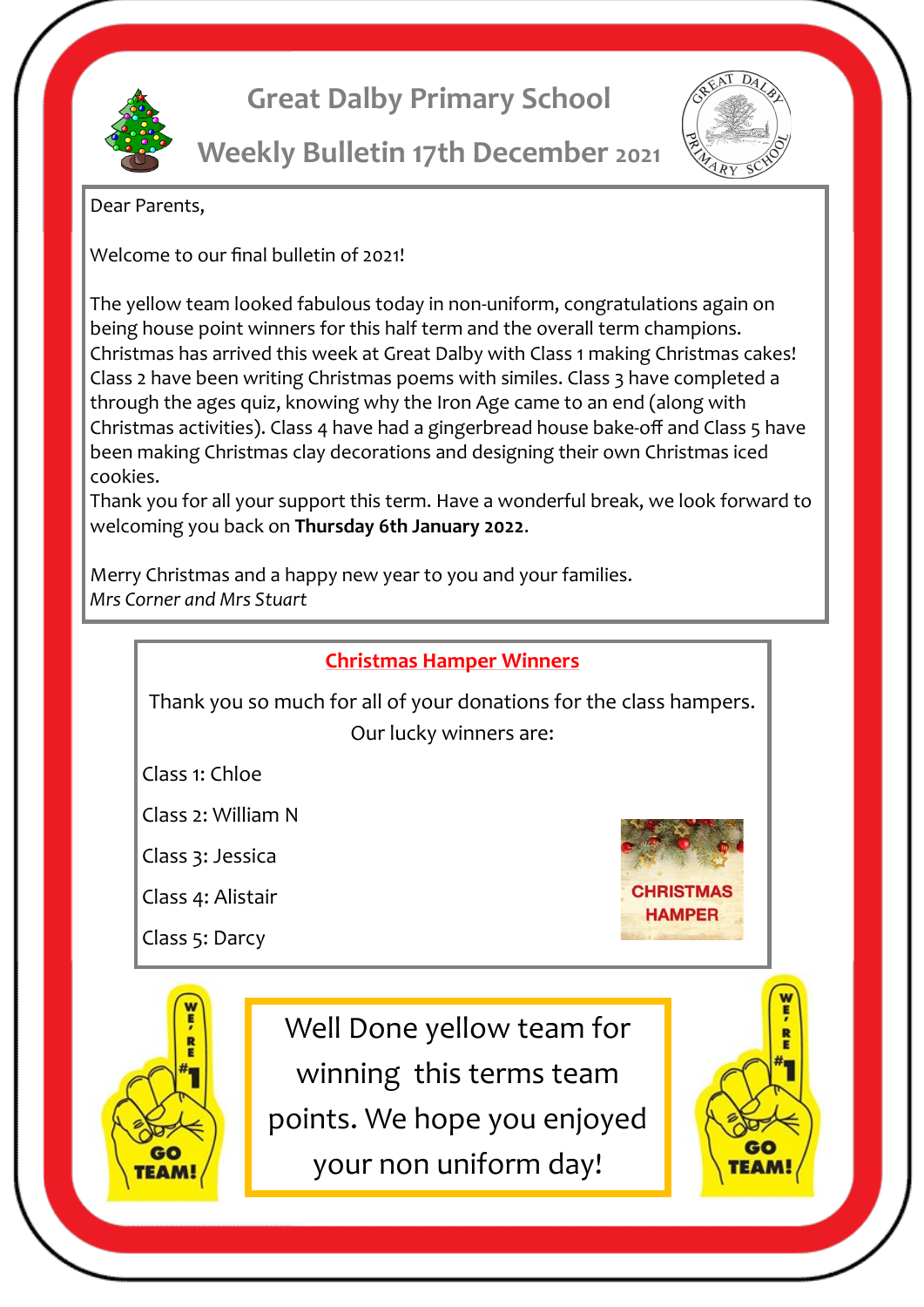## **Christmas Raffle**

You still have chance to enter our Christmas Raffle.

Tickets are £1 each. Money can be handed in to the school office or on the gate at the beginning / end of the day.

The draw will be made on Tuesday 22nd December.

There are some excellent prizes to be won:

£50 cash prize



Luxury treats hamper



Sugar Shamrocks voucher for 12 cupcakes

£25 Eye Kettleby Lakes voucher

Arbonne goodie bag

Voucher for March House Farm

Drama lesson voucher from Helen O'Grady Drama academy

Large cuddly toy

Thank you to our wonderful team of Parents who run our 'Friends of Great Dalby'. Despite all the challenges you have faced this year you have still continued to support our school and raise vital funds.

## You are amazing! THANK YOU!



## Tuesday 22nd December

Lets end the term in full festive style with a Festive non uniform day.